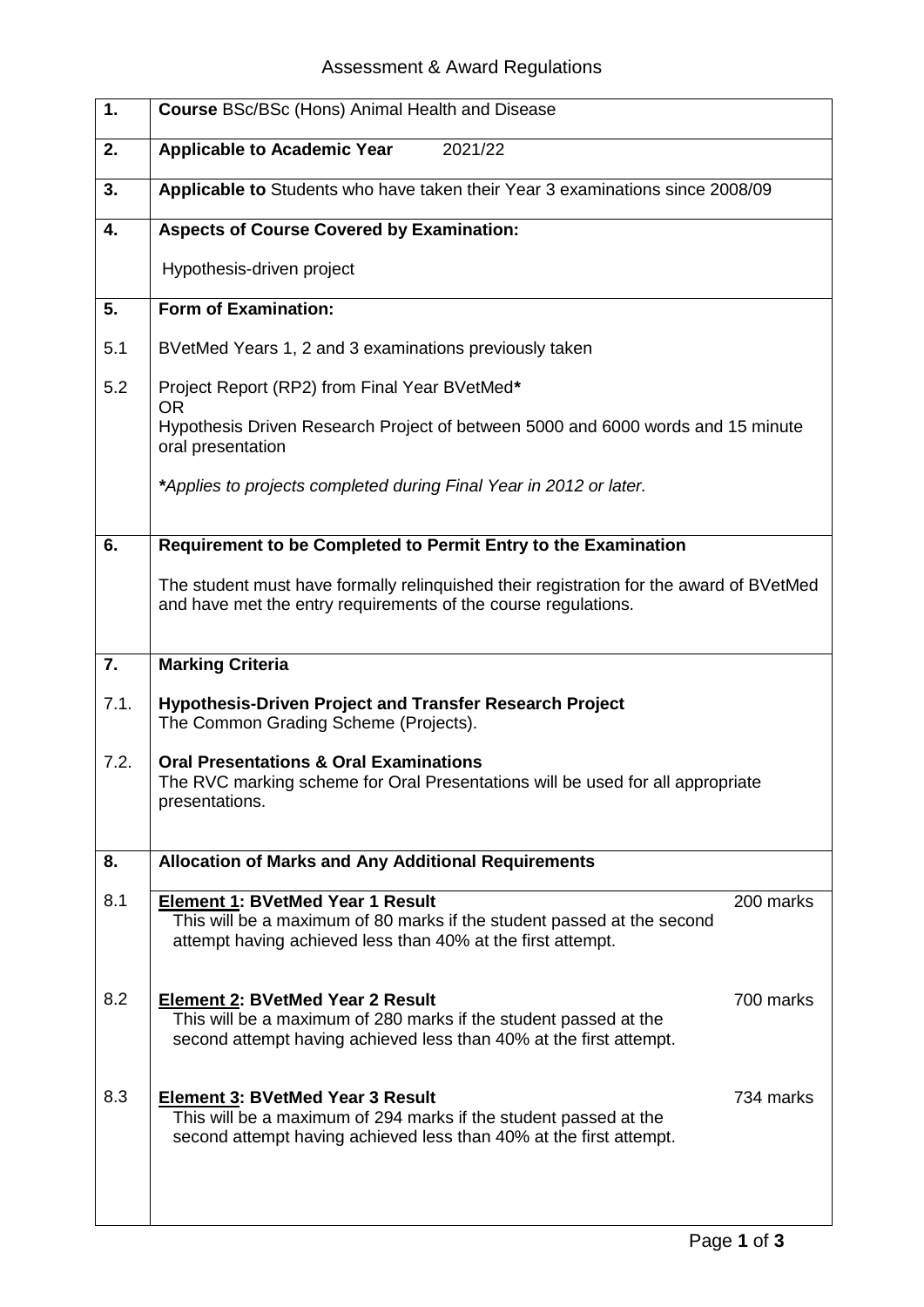| 8.4<br>8.4.1   | <b>Element 4:</b> one of the two options below:<br><b>BVetMed Final Year Research Report (RP2)</b><br>366 marks                                                                                                                                                                                                                                                     |                                                                 |                                                                              |  |  |
|----------------|---------------------------------------------------------------------------------------------------------------------------------------------------------------------------------------------------------------------------------------------------------------------------------------------------------------------------------------------------------------------|-----------------------------------------------------------------|------------------------------------------------------------------------------|--|--|
|                | <b>OR</b>                                                                                                                                                                                                                                                                                                                                                           |                                                                 |                                                                              |  |  |
| 8.4.2<br>8.4.3 | <b>Hypothesis-Driven Project:</b><br>292 marks<br>• Project Written Report<br>37 marks<br>• Project Supervisor's Mark<br>37 marks<br>• Project Presentation<br>This will be a maximum of 146 marks if the student passed at the<br>second attempt having achieved less than 40% at the first attempt of<br>either RP2 (8.4.1) or Hypothesis-Driven Project (8.4.2). |                                                                 |                                                                              |  |  |
| 8.5            | Total: 2000 marks<br>A percentage score will be scaled from the total of 2000 marks.                                                                                                                                                                                                                                                                                |                                                                 |                                                                              |  |  |
| 9.             | <b>Requirements to Pass Overall</b>                                                                                                                                                                                                                                                                                                                                 |                                                                 |                                                                              |  |  |
| 9.1            | <b>For BSc Honours</b><br>According to the allocation of marks described in section 8, to have achieved at least:                                                                                                                                                                                                                                                   |                                                                 |                                                                              |  |  |
|                |                                                                                                                                                                                                                                                                                                                                                                     |                                                                 | 80 marks for the BVetMed Year 1 Result                                       |  |  |
|                | <b>AND</b><br><b>AND</b><br><b>AND</b>                                                                                                                                                                                                                                                                                                                              | 280 marks for the BVetMed Year 2 Result                         |                                                                              |  |  |
|                |                                                                                                                                                                                                                                                                                                                                                                     |                                                                 | 293 marks for the BVetMed Year 3 Result                                      |  |  |
|                |                                                                                                                                                                                                                                                                                                                                                                     | 146 marks for the Research Project or Hypothesis-driven Project |                                                                              |  |  |
| 9.2            | For BSc Ordinary<br>According to the allocation of marks described in section 8, to have achieved at least                                                                                                                                                                                                                                                          |                                                                 |                                                                              |  |  |
|                | <b>AND</b>                                                                                                                                                                                                                                                                                                                                                          |                                                                 | 80 marks for the BVetMed Year 1 Result                                       |  |  |
|                |                                                                                                                                                                                                                                                                                                                                                                     |                                                                 | 280 marks for the BVetMed Year 2 Result                                      |  |  |
|                | <b>AND</b><br>293 marks for the BVetMed Year 3 Result                                                                                                                                                                                                                                                                                                               |                                                                 |                                                                              |  |  |
| 10.            | <b>Consequences of Failure</b>                                                                                                                                                                                                                                                                                                                                      |                                                                 |                                                                              |  |  |
|                | A student who fails is required to withdraw from the course and has a right of appeal as<br>described in College Regulations.                                                                                                                                                                                                                                       |                                                                 |                                                                              |  |  |
| 11.            |                                                                                                                                                                                                                                                                                                                                                                     | <b>Classification for BSc Honours</b>                           |                                                                              |  |  |
|                | <b>First Class</b><br><b>First Class</b>                                                                                                                                                                                                                                                                                                                            |                                                                 | 70% or above<br>69% and a mark of at least 70% in three of the four elements |  |  |
|                |                                                                                                                                                                                                                                                                                                                                                                     | <b>Upper Second Class</b><br><b>Upper Second Class</b>          | 60% to 69%<br>59% and a mark of at least 60% in three of the four elements   |  |  |
|                |                                                                                                                                                                                                                                                                                                                                                                     | <b>Lower Second Class</b><br><b>Lower Second Class</b>          | 50% to 59%<br>49% and a mark of at least 50% in three of the four elements   |  |  |
|                |                                                                                                                                                                                                                                                                                                                                                                     | <b>Third Class</b>                                              | 40% to 49%                                                                   |  |  |